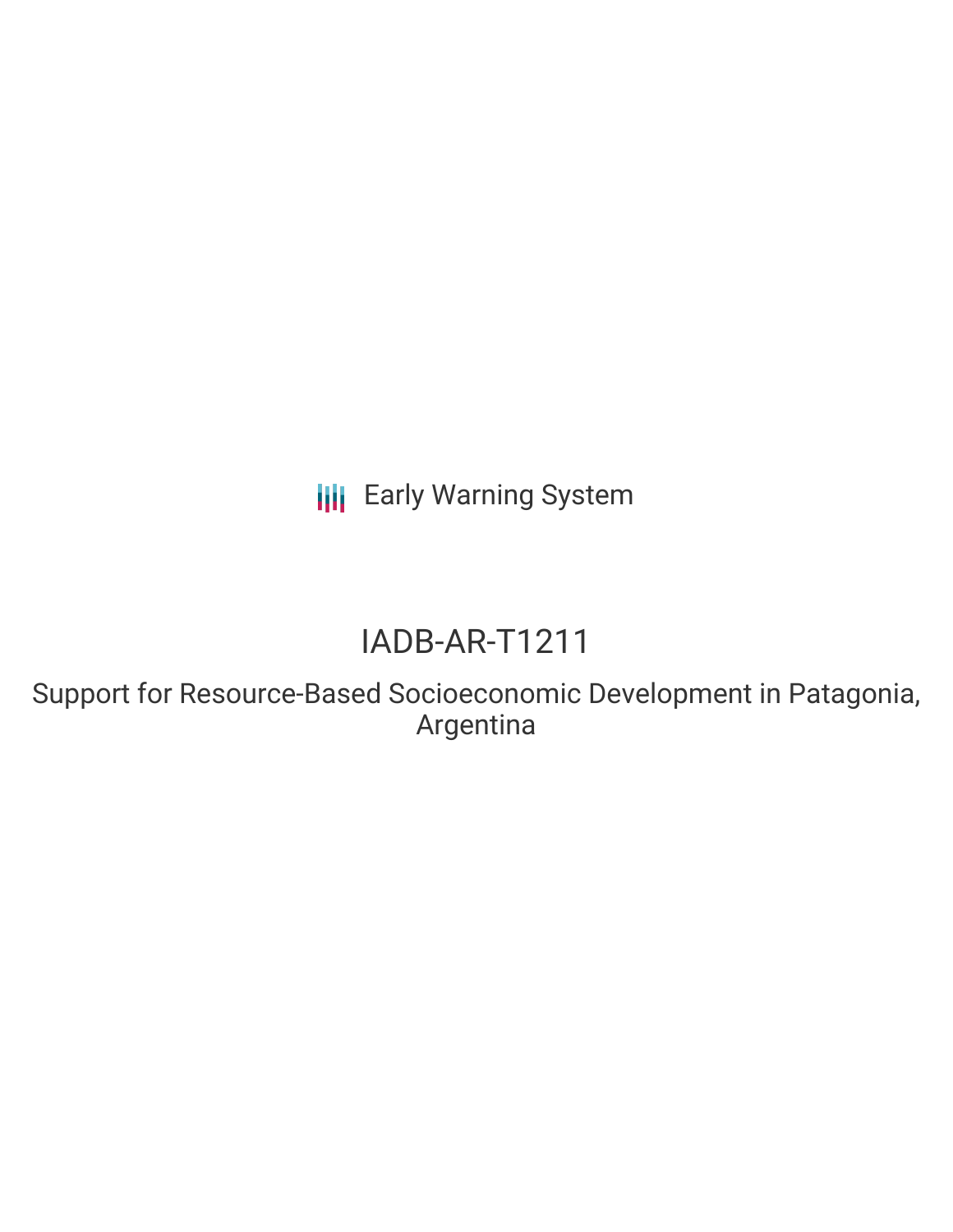

### Early Warning System Support for Resource-Based Socioeconomic Development in Patagonia, Argentina

### **Quick Facts**

| <b>Countries</b>               | Argentina                                                        |
|--------------------------------|------------------------------------------------------------------|
| <b>Specific Location</b>       | Buenos Aires Lake Department (Province of Santa Cruz, Argentina) |
| <b>Financial Institutions</b>  | Inter-American Development Bank (IADB)                           |
| <b>Status</b>                  | Active                                                           |
| <b>Bank Risk Rating</b>        | B                                                                |
| <b>Voting Date</b>             | 2018-07-24                                                       |
| <b>Borrower</b>                | Government of Argentina                                          |
| <b>Sectors</b>                 | Energy, Mining, Technical Cooperation                            |
| <b>Investment Type(s)</b>      | Grant                                                            |
| <b>Investment Amount (USD)</b> | $$1.00$ million                                                  |
| <b>Grant Amount (USD)</b>      | \$1.00 million                                                   |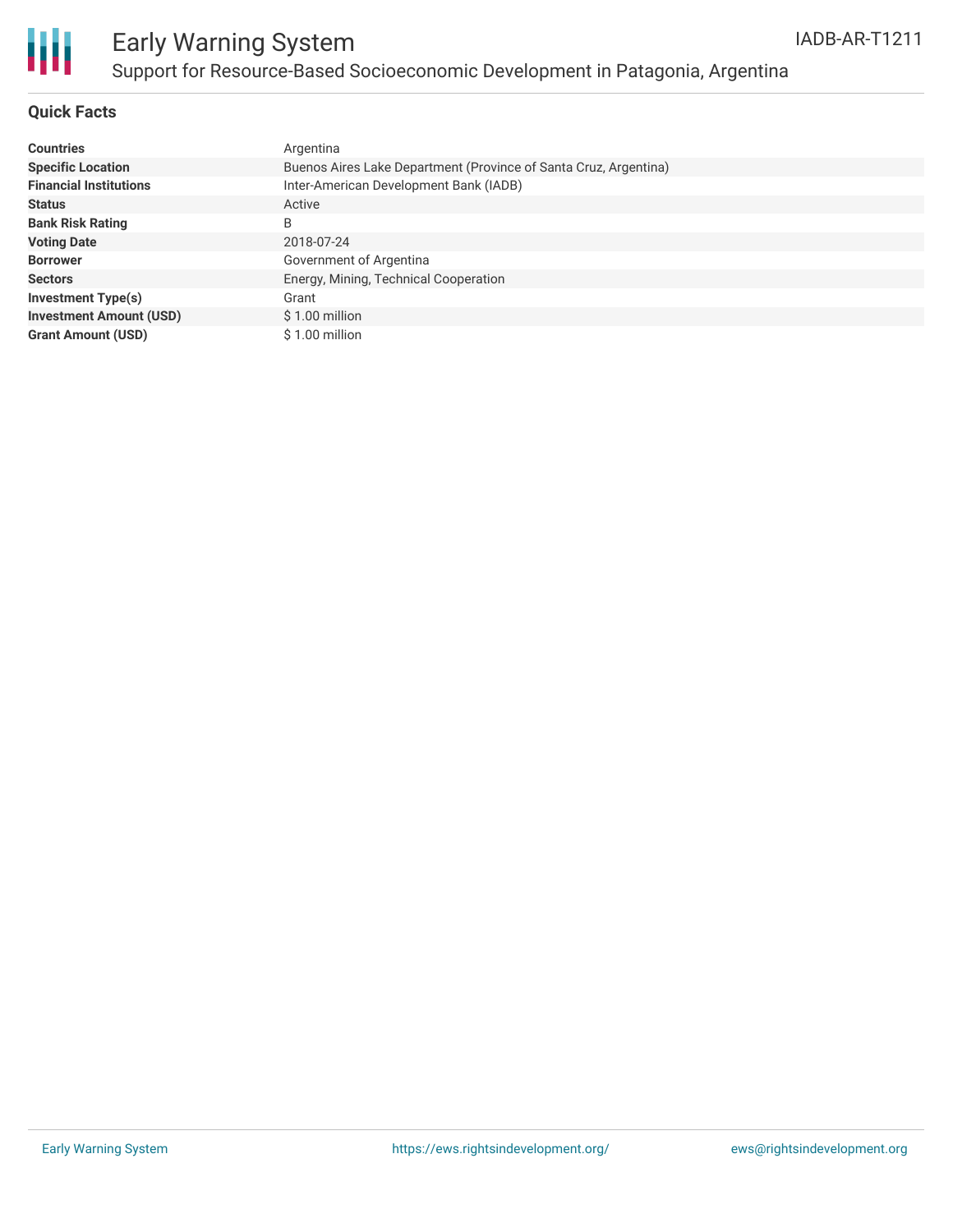

### **Project Description**

The objective of this project is to promote socio-economic development based on natural resources in the Argentine Patagonia, with the private sector as the driving force. To this end, the project will support specific activities to plan and prioritize improvements in infrastructure and urban services, promote local and regional economic diversification in the Buenos Aires Lake Department (Province of Santa Cruz, Argentina). The project seeks to contribute to the implementation, on a small scale, of a concept called "Development Compact": a coordinated effort of the three main actors - public sector, private sector, civil society - to promote long-term territorial planning and development activities term, based on consensus regarding challenges and opportunities, and the mobilization of resources.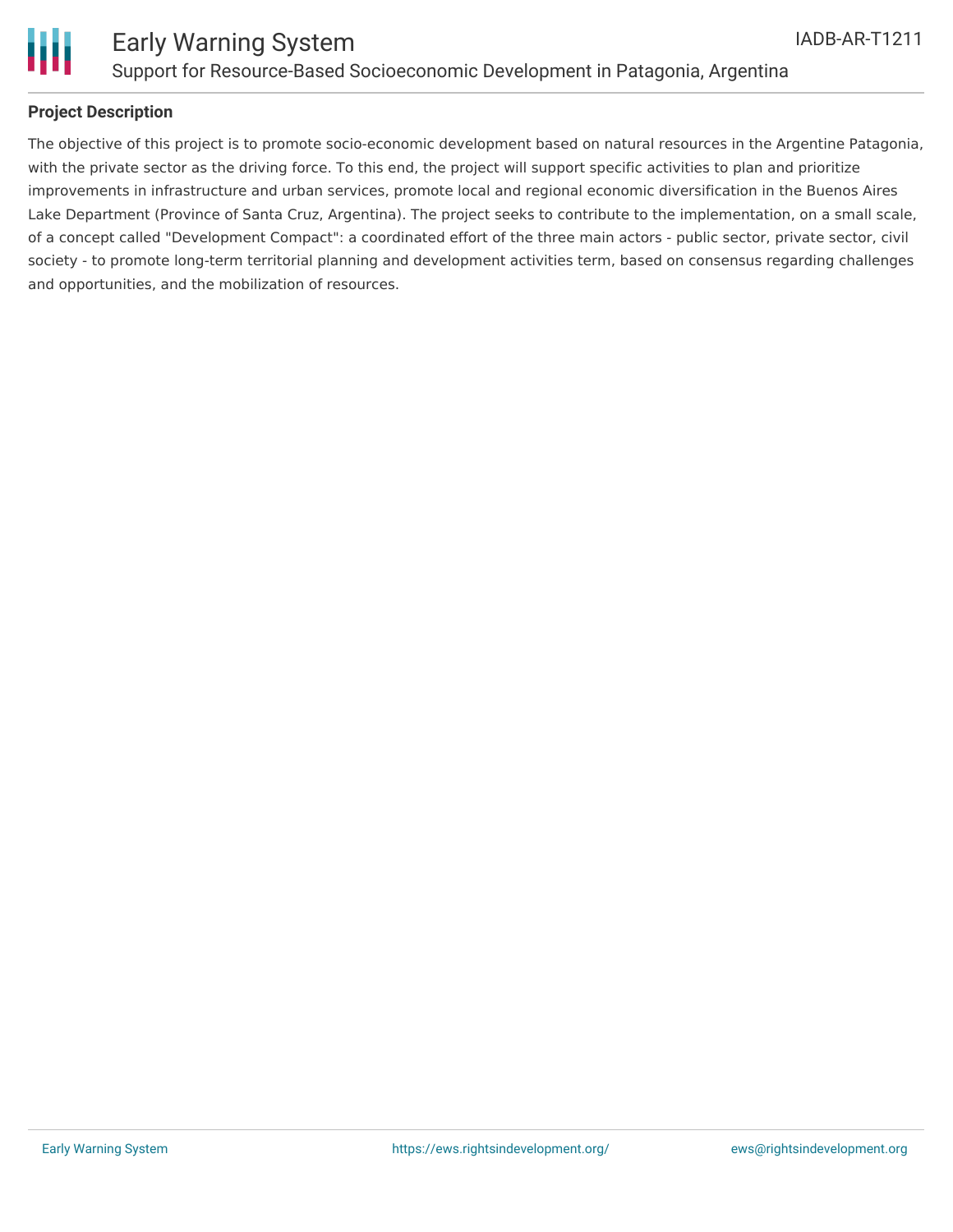

### Early Warning System Support for Resource-Based Socioeconomic Development in Patagonia, Argentina

#### **Investment Description**

• Inter-American Development Bank (IADB)

The Donor (Goldcorp Inc.) will make available to the Bank (the IDB) a grant contribution in the ammount of USD 1.000.000 to be administred by the Bank to co-finance the project.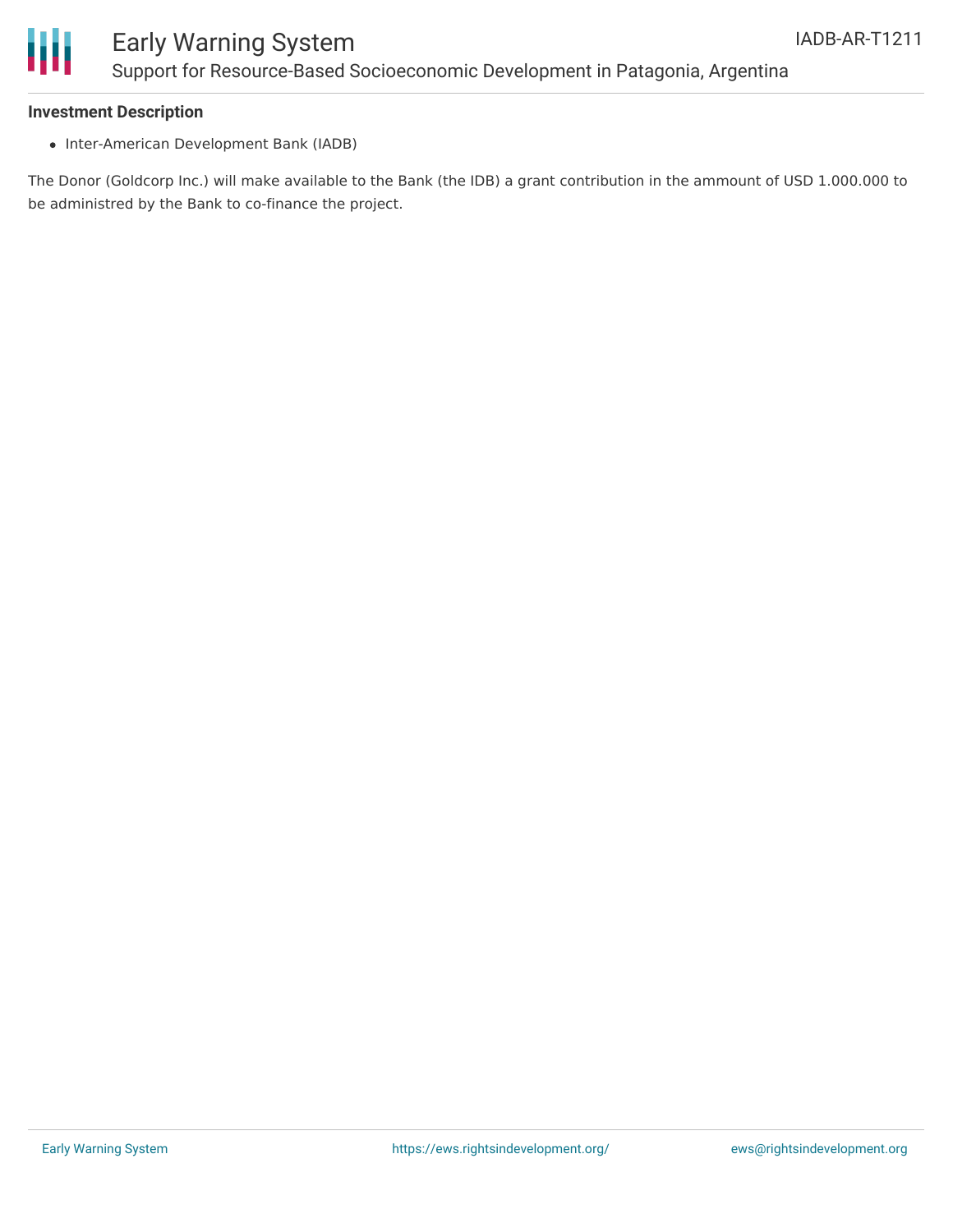

# 冊

### Early Warning System

### Support for Resource-Based Socioeconomic Development in Patagonia, Argentina

| <b>Private Actor 1</b> | <b>Private Actor</b><br>' Role | <b>Private Actor</b><br>1 Sector | <b>Relation</b> | <b>Private Actor 2</b> | <b>Private Actor</b><br>2 Role | <b>Private Actor</b><br>2 Sector |
|------------------------|--------------------------------|----------------------------------|-----------------|------------------------|--------------------------------|----------------------------------|
| $\sim$                 | $\sim$                         | $\sim$                           | . .             | Goldcorp Inc.          | Investor                       | -                                |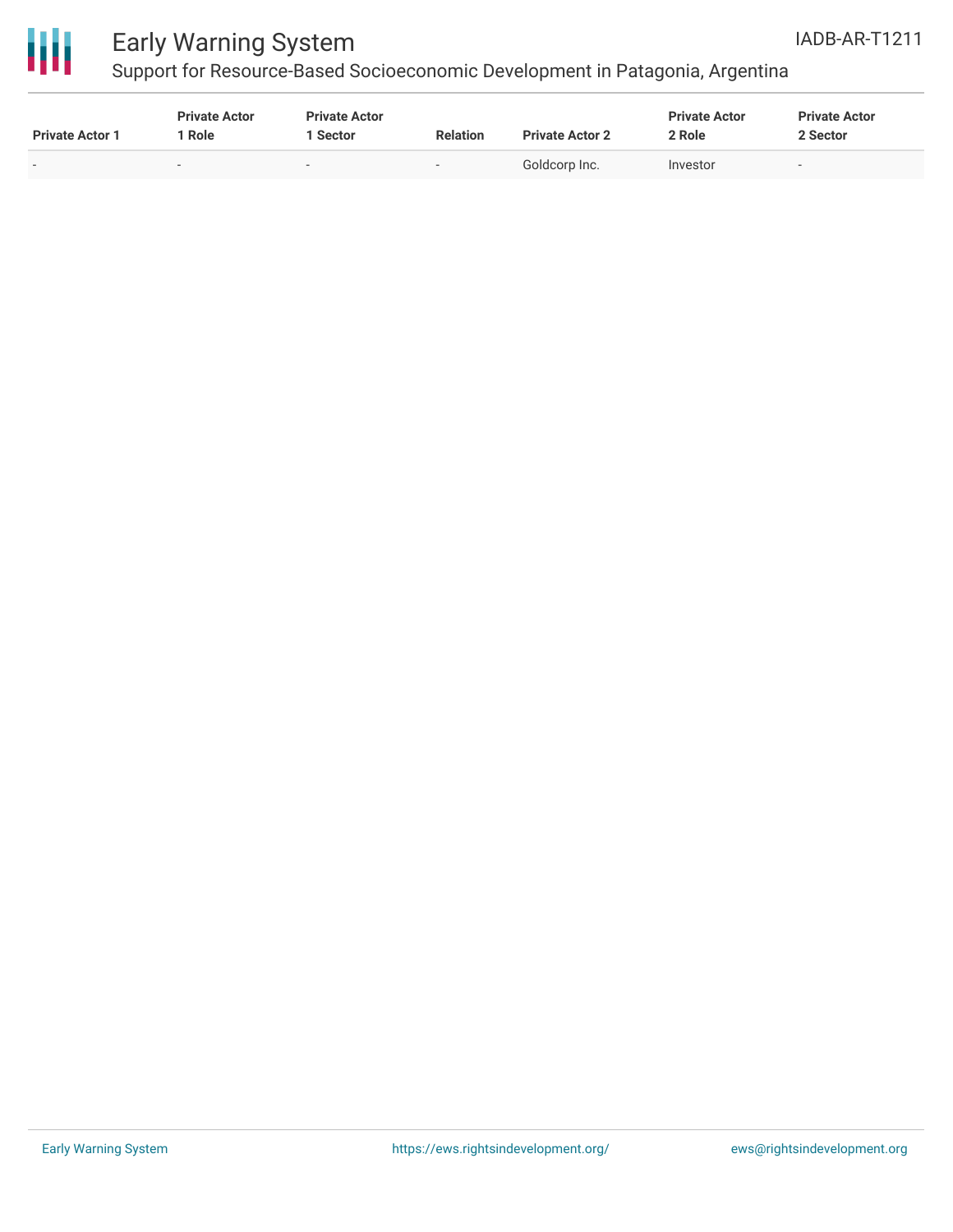

### **Contact Information**

#### ACCOUNTABILITY MECHANISM OF IADB

The Independent Consultation and Investigation Mechanism (MICI) is the independent complaint mechanism and fact-finding body for people who have been or are likely to be adversely affected by an Inter-American Development Bank (IDB) or Inter-American Investment Corporation (IIC)-funded project. If you submit a complaint to MICI, they may assist you in addressing the problems you raised through a dispute-resolution process with those implementing the project and/or through an investigation to assess whether the IDB or IIC is following its own policies for preventing or mitigating harm to people or the environment. You can submit a complaint by sending an email to MICI@iadb.org. You can learn more about the MICI and how to file a complaint at http://www.iadb.org/en/mici/mici,1752.html (in English) or http://www.iadb.org/es/mici/mici,1752.html (Spanish).